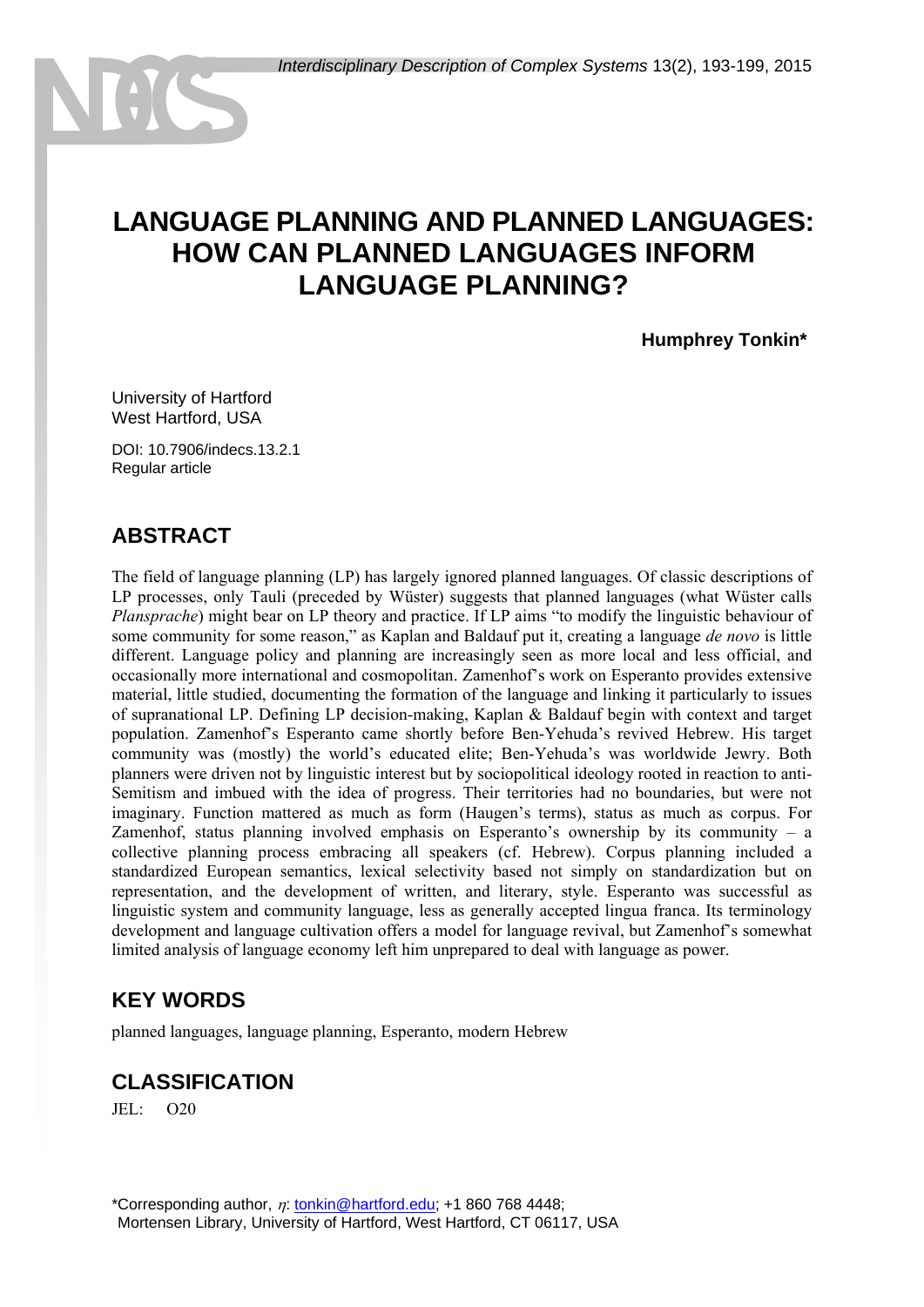#### **INTRODUCTION: LANGUAGE PLANNING**

In an article published in the journal *Language Problems and Language Planning* in 1977 [1], Moshe Nahir described "the five aspects of language planning" as purification, revival, reform, standardization, and lexical modernization. A second, highly influential article in the same journal seven years later [2] added six additional "aspects": language spread, terminology unification, stylistic simplification, interlingual communication, language maintenance, and auxiliary-code standardization. In describing these aspects of language planning, Nahir sought to focus on the goals of planning rather than the processes: the processes had been identified by Haugen [3-5], but the goals remained undefined.

A great deal has happened in language planning since Nahir published his two articles. There has been a shift away from seeing language planning as a function of the state or of institutions toward seeing planning and policy as occurring at all levels, from the most formal to the most informal [6]. Furthermore, the optimism that surrounded the first British and American forays into the field has largely given way to the realization that planning the future of language is at best an inexact science, at worst an activity unlikely to achieve lasting results. Change may come about through conscious desire, but that desire tends to be that of the collective, or a politicized part of that collective, rather than the deliberate efforts of individuals or even institutions.

Nahir's article was unusual in giving room, under the general heading of interlingual communication, to two concerns often shunted aside by LP experts: terminology unification, and auxiliary languages – languages created by design for the purpose of communication across regional and ethnic languages, now more commonly known as planned languages (the term *Plansprache* was created in 1931 by Wüster [7]: see below [8]). While terminology unification is certainly an element in the field of language planning, and while terminology science is an important and ongoing pursuit, it receives relatively short shrift in general theories of language planning, perhaps because of its fundamentally interlingual and technical nature and also because it sits somewhere between lexicology on the one hand and semantics on the other (terminology is essentially concerned with concepts rather than lexis; its goal – both a corpus goal and a status goal – is consistency; its territory is the relationships among concepts).

### **PLANNED LANGUAGES**

As for planned languages, what one might describe as the Anglo-Saxon branch of language planning – going back to Le Page's *The National Language Question* of 1964 [9] and Rubin and Jernudd's *Can Language Be Planned?* of 1971 [10] – has largely ignored planned languages. This is unfortunate, since the only such language to develop an authentic speech community, namely Esperanto, displays in its ongoing development many of the processes that are of direct interest to specialists in language planning [11, 12]. Indeed, Esperanto today is not fundamentally different from other languages, even if its origins are different [13, 14].

Of classic descriptions of language planning processes and goals, e.g. [5, 15-18], only Tauli [15] suggests that planned languages might be relevant more generally to language planning theory and practice. Tauli's sense of the field was different from that of later scholars in that he saw the field as existing long before it had a name (the term goes back at least to Bodmer [19]) – particularly in terminology standardization and in planned (auxiliary) languages.

### **TERMINOLOGY SCIENCE**

In truth, the fields of terminology science and planned language are near allied historically: Eugen Wüster, generally regarded as the founder of terminology science, began his work at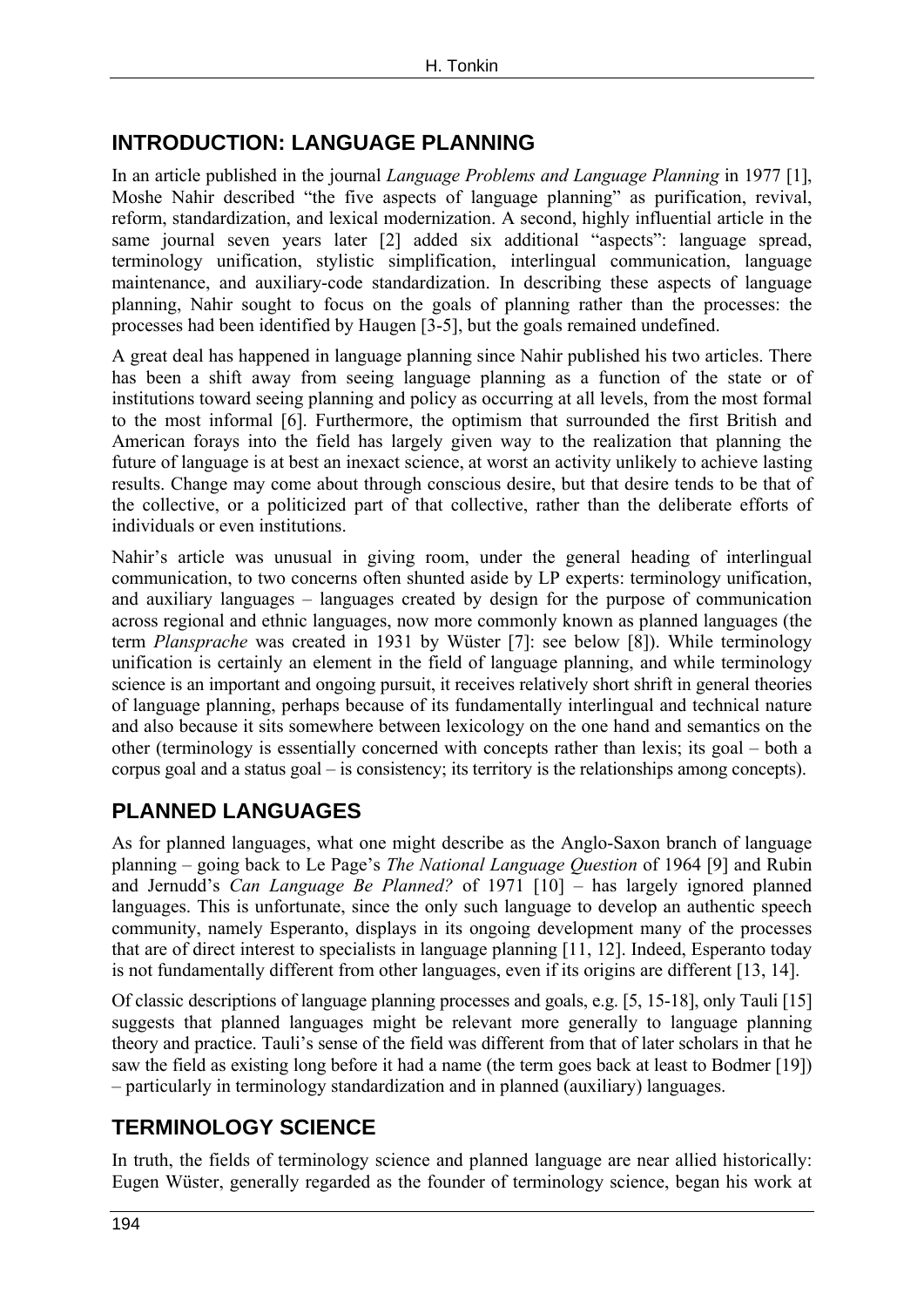the age of nineteen as a result of a commission from a minor publisher to compile a small Esperanto dictionary, having learned that language several years before. He became fascinated by the strengths and weaknesses of the system of word formation in Esperanto, an issue that had already preoccupied René de Saussure, brother of Ferdinand, who had published extensively on the subject [20]. The result of Wüster's interest was a far more extensive dictionary that occupied him for much of the next decade (four sections of this Esperanto-German "encyclopedic dictionary" appeared between 1923 and 1929, until its publication was halted by the advent of the Nazi regime [21]), and that provided the theoretical underpinning of his major work *Internationale Sprachnormung in der Technik* [7]. Out of this effort, and parallel efforts by Ernest Drezen (also a speaker of Esperanto) in the Soviet Union, grew the terminological work of the International Standards Association, later the ISO [21; pp.243-254]. Wüster sought to apply the consistency that he perceived in Esperanto (imperfect and unsystematic as it was in some instances), creating transparent Esperanto models that could then serve as starting points for terminology development in other languages (on Wüster, and on terminology and Esperanto, see W. Blanke [22] and in this collection).

Esperanto was imperfect for Wüster's purposes (though better than ethnic languages and more established than other planned languages) because it was not fully schematic and was not designed with terminological transparency in mind. It was one among hundreds of language schemes developed by individuals for the purpose of interlingual communication [23-27]. It is customary to divide such schemes into two categories – so-called *a priori* (or philosophical) schemes, based on the encyclopedic classification of all phenomena and linked with the development of mathematical logic (Descartes, Newton, and Leibnitz all dabbled in a priori language schemes [28]), and *a posteriori* schemes based to varying degrees on existing ethnic languages, particularly European languages. This latter category, our principal concern here, can be further subdivided into schematic and naturalistic projects, according to their emphasis on mnemonic systems (the so-called correlatives in Esperanto, for example) on the one hand, and their following the vagaries of ethnic languages on the other. In general, such projects are more schematic than ethnic languages, but less schematic than so-called philosophical languages. In the case of Esperanto, for example, the system of word formation familiar to us from Latin and only partially consistent in modern western languages, is made fully applicable in all instances in Esperanto, thereby allowing for the constant expansion of the language through the application of simple morphological rules.

## **ZAMENHOF AS LANGUAGE PLANNER**

These characteristics of Esperanto are a direct product of the work of its creator, Lazar Ludwik Zamenhof, but many characteristics of the language do not have so simple a genesis. Unlike most authors of planned languages, Zamenhof's interest was not primarily linguistic, but humanitarian [29-32]. His Esperanto, published in 1887, in Warsaw, came at about the same time as Ben Yehuda's advocacy of an expanded and modernized Hebrew. Both Zamenhof and Ben Yehuda were born in the same corner of northern Europe: they both considered themselves Litvaks, Lithuanian Jews. Both were driven to an interest in the unifying power of language by the anti-Semitic violence that swept across the Russian Empire in the 1880s. Their interests, in other words, lay in community and ideology rather than in language per se. Function mattered as much as form (Haugen's terms), status as much as corpus.

Zamenhof's work on Esperanto provides extensive material, little studied, documenting the formation of the language and linking it particularly to issues of supranational language planning. While much can be gleaned from his writings about the linguistic intricacies of planning a language, perhaps more germane is his emphatic belief in the need to create a *community of speakers* who could take ownership of the language and expand and adapt it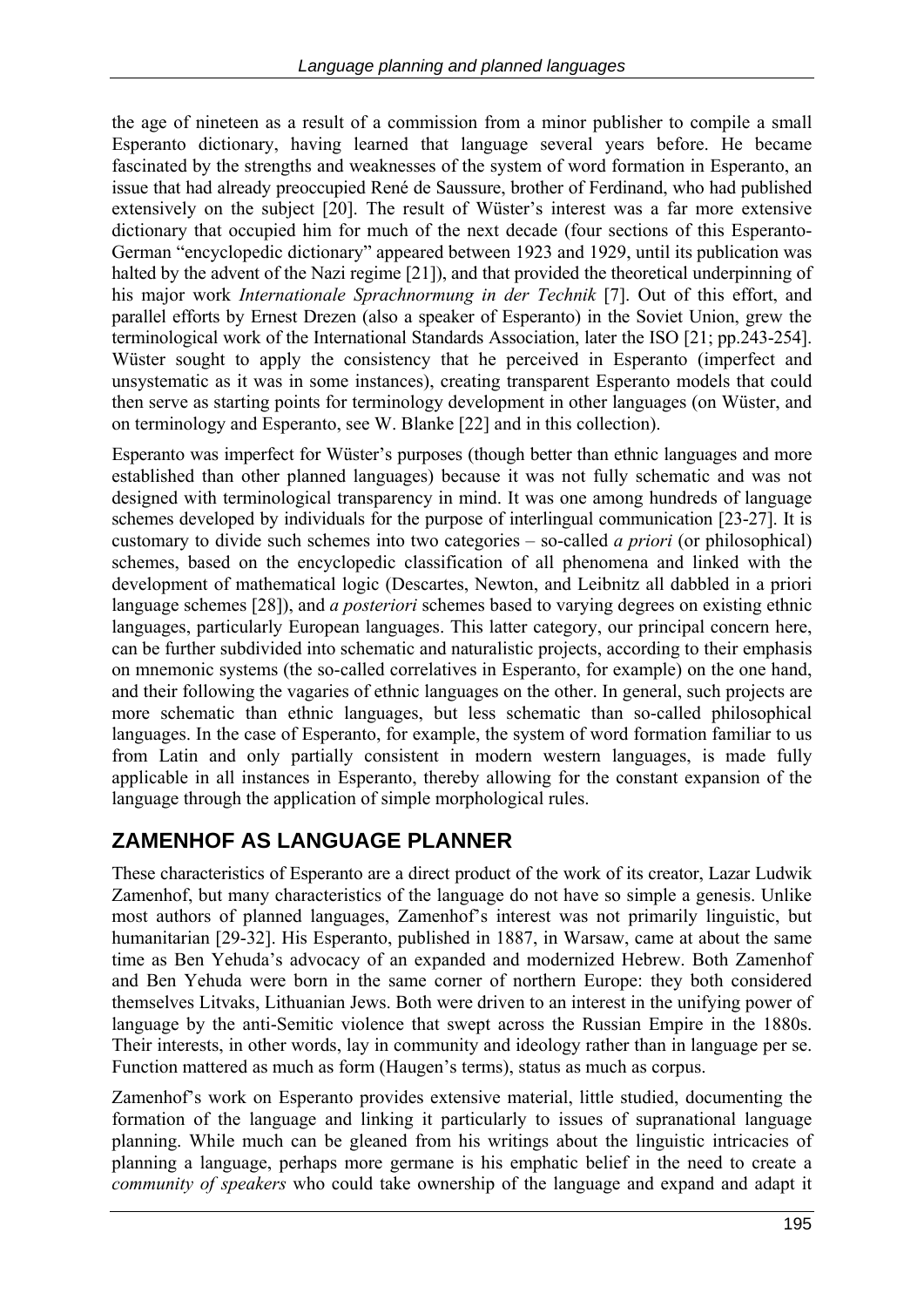through the use of the open systems and principles that he had built into the language. Unlike other authors of planned languages, Zamenhof's interest was not control but participation. Now, 128 years later, the vast majority of the vocabulary has been created by the speakers of the language rather than its originator; grammatical forms, while based on the original principles, have moved in new directions; pronunciation has shifted; in short, Esperanto is subject to language change like all other languages.

Of course, a planned language is different from a conventional ethnic language in that certain historical processes are reversed: writing comes before speech; whereas one of the goals of language planning may be standardization, planned languages begin with standardization and progress to the spontaneous and non-canonical; community is a manifestation of language, rather than language a manifestation of community. Furthermore, language and community advance hand in hand: everyone has to learn the language. This means that it begins as a community of imperfect speakers (much, by the way, as Hebrew did in Palestine [16; pp.11-14]) who must gradually master and use the system. Arguably, all three forms of language planning in Cooper's definition – corpus, status, acquisition – must be applied at once.

For Zamenhof, status planning involved emphasis on Esperanto's ownership by its community – a collective planning process embracing all speakers. Corpus planning included a standardized European semantics (with its attendant inconsistencies, as noted by Wüster, [8; pp.27-43]; cf. Schubert [33]), lexical selectivity based not simply on standardization but also on representativeness, and the development of a coherent and recognizable style.

### **ESPERANTO AND LANGUAGE REVIVAL**

The parallels with Modern Hebrew are obvious. It is axiomatic that the most powerful unifier among threatened languages is the use of the language in the home. Thus, the defenders of Irish point to the shortsightedness of a policy that puts emphasis on the teaching of the language in the schools and does relatively little to preserve it in the home [34]. Yet Hebrew moved in the opposite direction: from school into the home, as noted by Cooper [16; p.13]. While the number of speakers of Esperanto who acquired the language in the home is still small and their language use has little influence on linguistic norms in Esperanto [35, 36], some of the most prominent members of the Esperanto community would consider themselves native speakers.

Perhaps the place where language planning and Esperanto intersect most obviously is in language revival [37, 38]. Languages such as Cornish, for example, are faced with problems closely parallel to those of Esperanto. Cornish survives in written texts. whereas only the germs of Esperanto existed in Latin and western European linguistic precedents. However, the users of Cornish are mostly imperfect speakers; it requires acquisition planning in the form of textbooks and other learning aids; all of its speakers speak it as a second language and under limited circumstances; it requires modernization and expansion. While planning for the expansion of Esperanto (both corpus planning and status planning) cannot be regarded strictly as language *revival*, the problems overlap.

### **LANGUAGE MAINTENANCE**

The same can be said of a number of Nahir's other so-called processes, notably language standardization, language spread, language maintenance, and of course terminology development and unification. While the Esperanto Academy makes an effort to preserve and establish standards, for the most part the process of terminology development is informal: the ideological basis of Esperanto – the promotion of international understanding – serves a normative function by motivating speakers to maximize their comprehensibility. At the same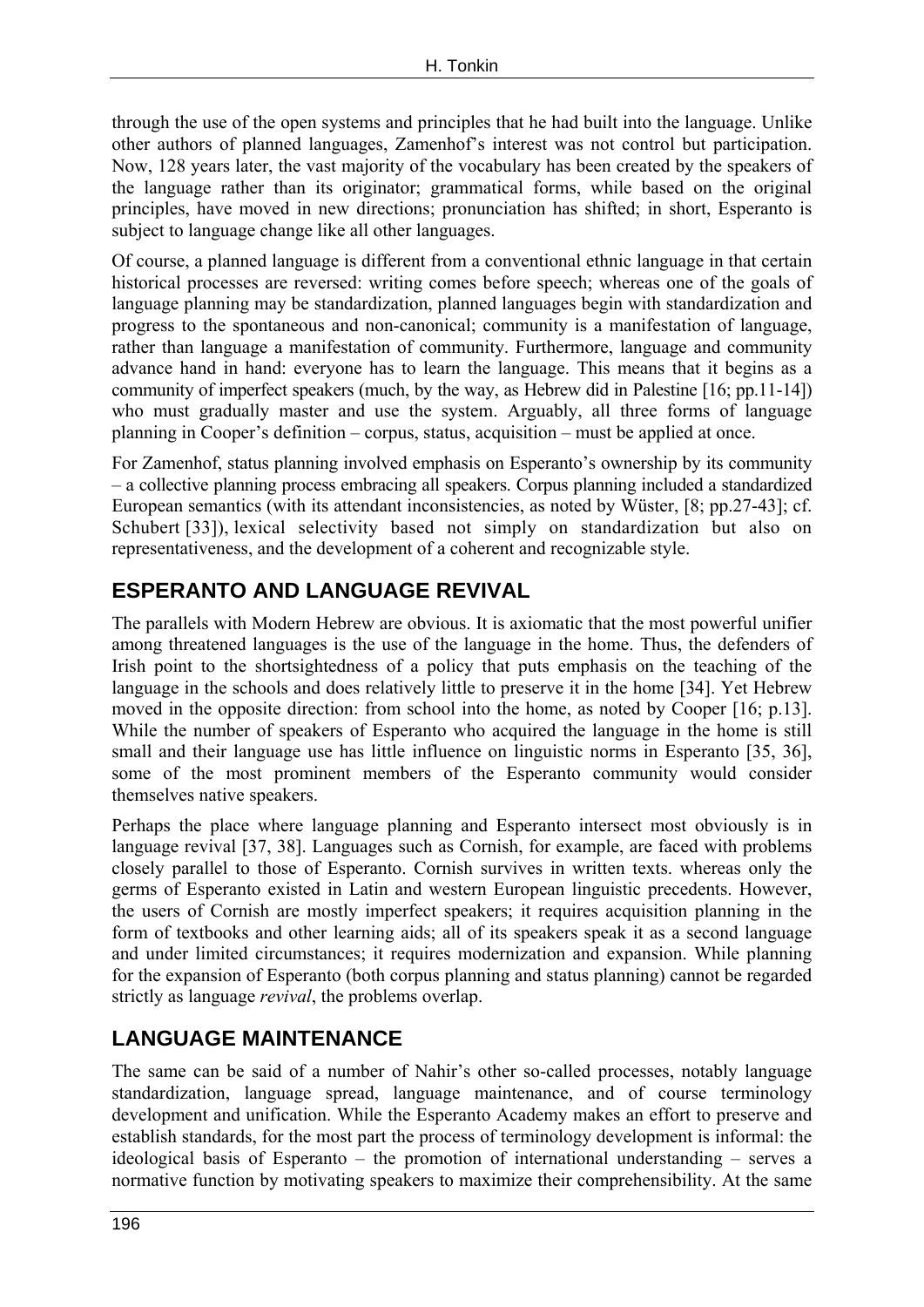time, an active original literature permits experimentation, and a translated literature allows for the expansion of the lexis and the application of the language in new ways; literary translation was an important element in Zamenhof's agenda and has characterized Esperanto from the beginning [39]. While terminology development in Esperanto may be regarded as insufficient both in theory and in practice, at least there is lively debate on the subject [22, 40-42] – again, debate which could and should be shared with language revivalists dealing with similar problems.

Esperanto speakers are nothing if not contentious: there is constant tension between the neologists and the traditionalists (see, for example, Piron [43]), and between the activists and those who see Esperanto as primarily a language community rather than a movement [44]. Perhaps the most persistent difficulty faced by this community is simple language maintenance: maintaining the resources needed for the full exploitation of the language (publishing, artistic creation, journalism, radio, television, music), and preserving language loyalty. With over a century of experience of such matters, there is much that the Esperanto movement and community could share with language revival movements [45]. If such sharing is currently not taking place, this may be a result of lack of attention to Esperanto with its hundreds of thousands of speakers and its long history – a lack of attention arising from the imperfect association of Esperanto with dreamers and hobbyists and a failure to recognize its significant intellectual contribution to language planning through such individuals as Eugen Wüster and his successors.

#### **REFERENCES**

- [1] Nahir, M.: *The five aspects of language planning*. Language Problems and Language Planning **1**(2), 107-123, 1977, http://dx.doi.org/10.1075/lplp.1.2.07nah,
- [2] Nahir, M.: *Language planning goals: A classification*. Language Problems and Language Planning **8**(3), 294-327, 1984, http://dx.doi.org/10.1075/lplp.8.3.03nah,
- [3] Haugen, E.: *Planning for a standard language in modern Norway*. Anthropological Linguistics **1**(3), 8-21, 1959,
- [4] Haugen, E.: *Linguistics and language planning*. In: Bright, W., ed.: *Sociolinguistics*. Mouton, The Hague, pp.50-71, 1966,
- [5] Haugen, E.: *Language Conflict and Language Planning: The Case of Modern Norwegian*. Harvard University Press, Cambridge, 1966, http://dx.doi.org/10.4159/harvard.9780674498709,
- [6] Spolsky. B.: *Language Policy*. Cambridge University Press, Cambridge, 2004,
- [7] Wüster, E.: *Internationale Sprachnormung in der Technik*. VDI-Verlag, Berlin, 1931  $\&$  3<sup>rd</sup> revised edition, Bouvier, Bonn, 1970,
- [8] Wüster, E.: *Esperantologiaj studoj*. TK/Stafeto, Antwerp/La Laguna,1978,
- [9] Le Page, R.B.: *The National Language Question*. Oxford University Press, London, 1964,
- [10]Rubin, J. and Jernudd, B.H., eds.: *Can Language Be Planned*? University Press of Hawaii, Honolulu, 1971,
- [11]Tonkin, H.: *Plansprachen als Modelle der Sprachplanung*. In: Brosch, C. and Fiedler, S., eds.: *Florilegium Interlinguisticum: Festschrift für Detlev Blanke*. Peter Lang, Frankfurt am Main, 2011,
- [12]Gobbo, F.: *Fondamenti di interlinguistica ed esperantologia: Pianificazione linguistica e lingue pianificate*. Libreria Cortina, Milano, 2009,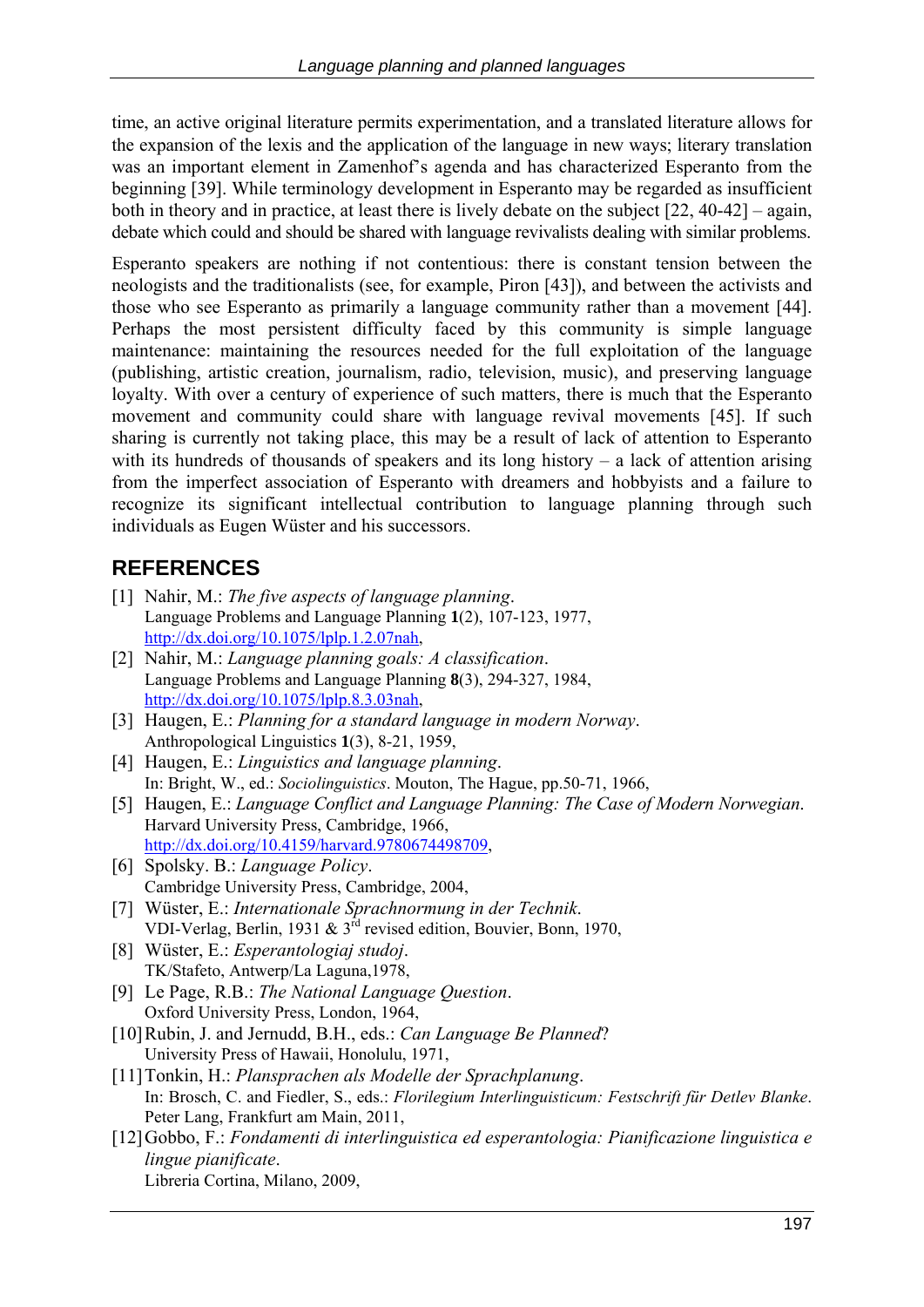- [13]Duličenko, A.D.: *Ethnic language and planned language*. In: Schubert, K. and Maxwell, D., eds.: *Interlinguistics: Aspects of the Science of Planned Languages*. Mouton de Gruyter, Berlin & New York, pp.47-61, 1989,
- [14]Duličenko, A.D.: *Planlingvo: inter lingvokonstruo kaj etna lingvo (la sperto de tipologia analizo*). In: Fiedler, S. and Liu, H., eds.: *Studien zur Interlinguistik*. Kava-Pech, Dobřichovice (Prague),
- 2001, [15]Tauli, V.: *Introduction to a Theory of Language Planning*. Acta Universitatis Upsaliensis, Uppsala, 1968,
- [16]Cooper, R.L. *Language Planning and Social Change*. Cambridge University Press, Cambridge, 1989,
- [17]Haarmann, H.: *Language planning in the light of a general theory of language: A methodological framework*. International Journal of the Sociology of Language **86**(1), 103-126, 1990, http://dx.doi.org/10.1515/ijsl.1990.86.103,
- [18]Kaplan, R.B. and Baldauf, R.B., Jr.: *Language Planning: From Practice to Theory*. Multilingual Matters, Clevedon, 1997,
- [19]Bodmer, F. *The Loom of Language*. Norton, New York, 1944,
- [20]Saussure, R. de.: *La construction logique des mots en Espéranto*. Kündig, Geneva, 1910,
- [21]Wüster, E.: *Enciklopedia vortaro Esperanta-germana*. Hirt & Sohn, Leipzig, 1923-1929,
- [22]Blanke, W.: *Pri terminologia laboro en Esperanto*. Mondial, New York. 2013,
- [23]Schubert, K. and Maxwell, D., ed.: *Interlinguistics: Aspects of the Science of Planned Languages*.

Mouton de Gruyter, Berlin & New York & Amsterdam, 1989,

- [24]Duličenko, A.: *Mezhdunarodnye vspomogatel'nye jazyki*. Valgus, Tallinn, 1990,
- [25]Okrent, A.: *In the Land of Invented Languages*. Spiegel & Grau, New York, 2009,
- [26]Blanke, D.: *Internationale Plansprachen: Eine Einführung*. Akademie-Verlag, Berlin, 1985,
- [27]Blanke, D.: *Interlinguistische Beiträge. Studien zum Wesen und zur Funktion internationaler Plansprachen*. Peter Lang, Frankfurt am Main, 2006,
- [28]Eco, U.: *La ricerca della lingua perfetta*. Laterza, Roma & Bari, 1993,
- [29]Korĵenkov, A.: *Homarano: La vivo, verkoj kaj ideoj de d-ro L. L. Zamenhof*. Sezonoj, Kaliningrad & Litova Esperanto-Asocio, Kaunas, 2009,
- [30]Korzhenkov, A.: *Zamenhof: The Life, Works and Ideas of the Author of Esperanto*. Translated by Richmond, I. Mondial, New York, 2010,
- [31]Garvía, R.: *Religion and artificial languages at the turn of the 20th century: Ostwald and Zamenhof*. Language Problems and Language Planning **37**(1), 47-70, 2013, http://dx.doi.org/10.1075/lplp.37.1.04gar,
- [32]Garvía, R.: *Esperanto and Its Rivals: The Struggle for an International Language*. University of Pennsylvania Press, Philadelphia, 2015,
- [33]Schubert, K.: *Semantic Compositionality: Esperanto Word Formation for Language Technology*. Linguistics **31**(2), 311-365, 1993, http://dx.doi.org/10.1515/ling.1993.31.2.311,